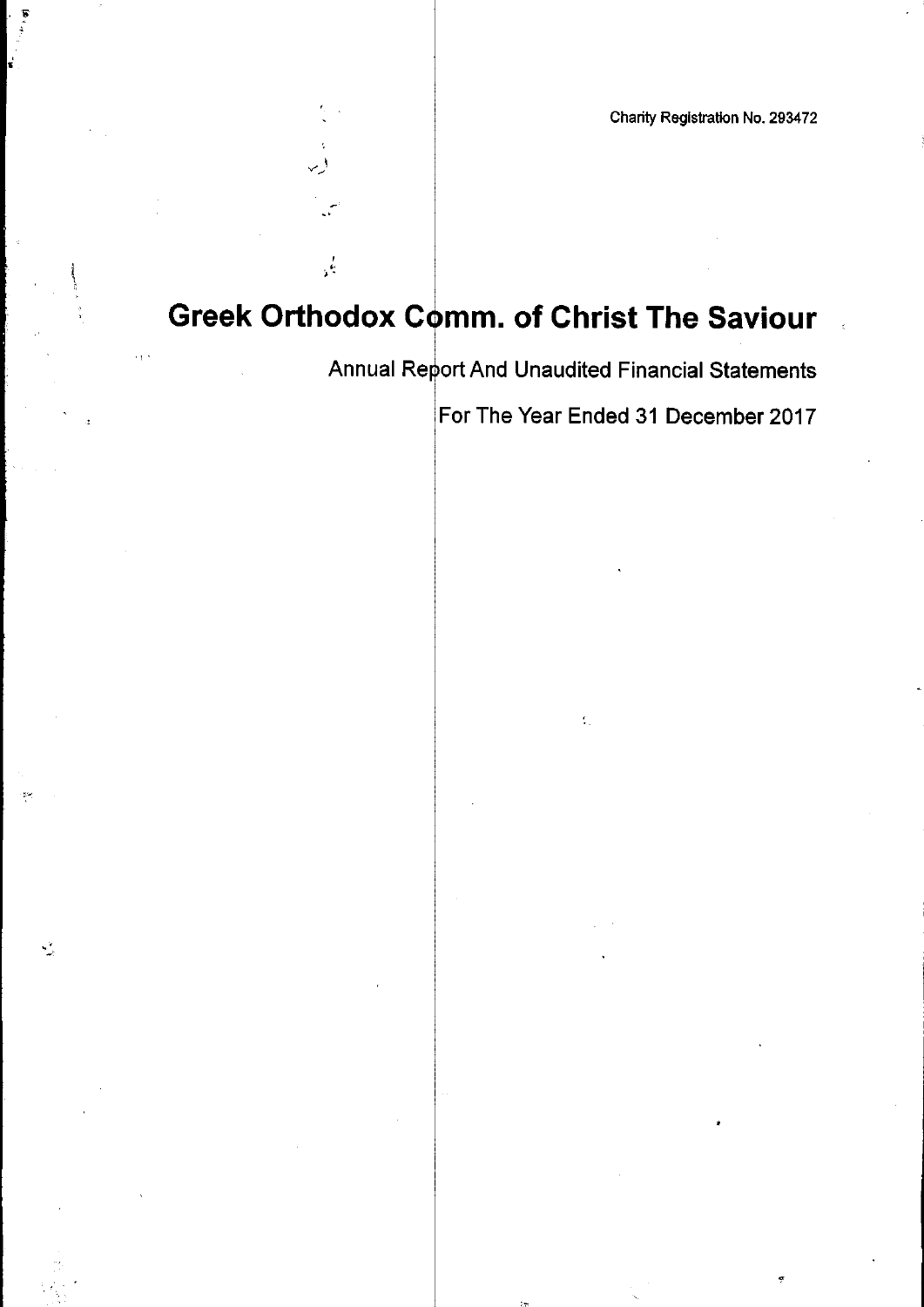Legal And Administrative Information

 $\tilde{\mathbf{q}}$ 

| <b>Trustees</b>          | Mr K Kokkinos<br>Mr V Vasiliou<br>Mr L Silver<br>Mr M Sergiou Lati                      | His Eminence Archbishop Gregorios<br>of Thyateria and Great Britan | (Appointed 9 March 2018) |
|--------------------------|-----------------------------------------------------------------------------------------|--------------------------------------------------------------------|--------------------------|
| <b>Charity number</b>    | 293472                                                                                  |                                                                    |                          |
| <b>Principal address</b> | The Vicarage<br>3 St Michaels Rise<br>Okehampton Crescent<br>Welling<br><b>DA16 1DF</b> |                                                                    |                          |
| Independent examiner     | Loucas<br>71 Bellegrove Road<br>Welling<br>Kent<br><b>DA16 3PG</b>                      |                                                                    |                          |
|                          |                                                                                         |                                                                    |                          |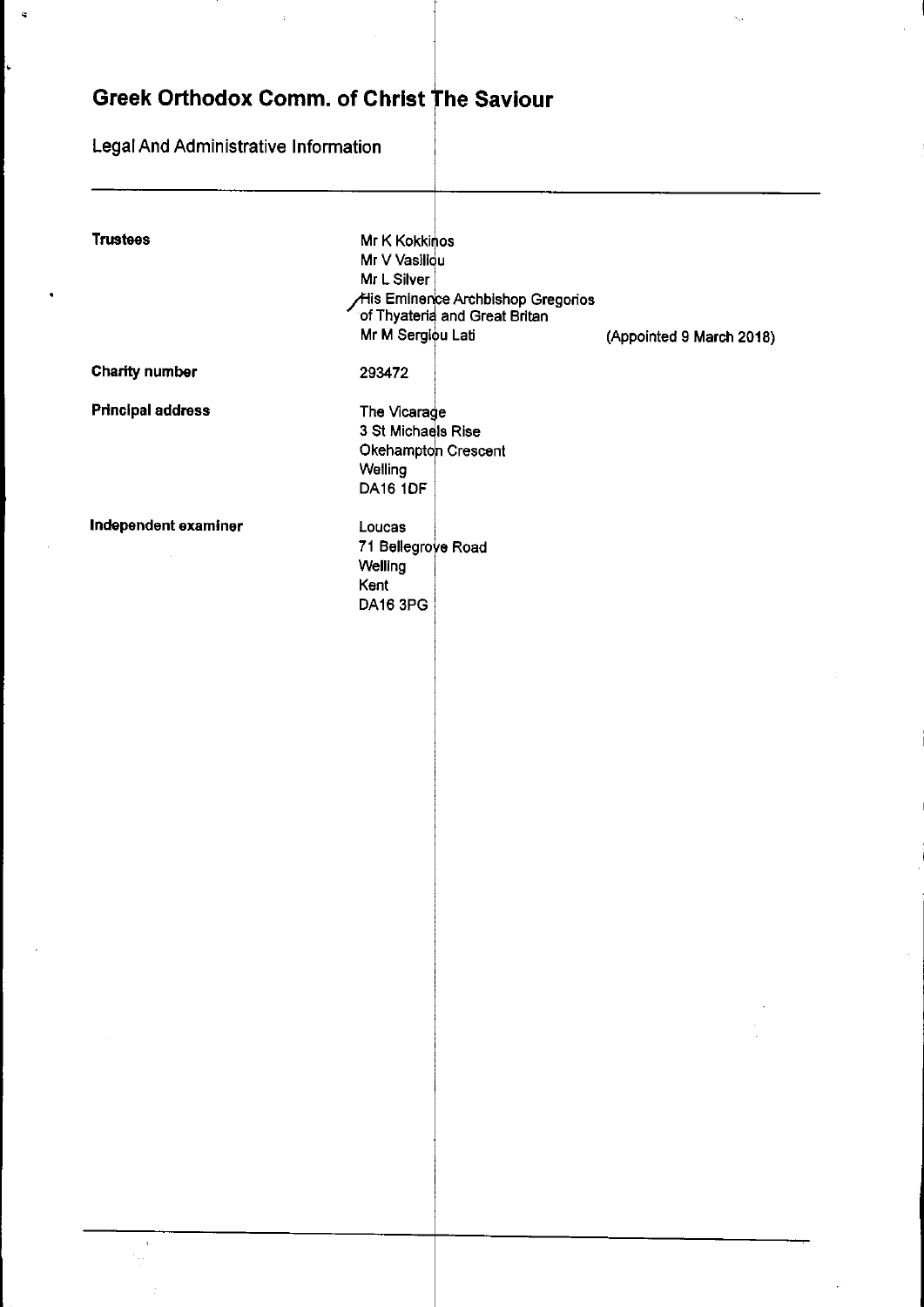## **Contents**

 $\mathbf{A}$ 

 $\mathbf{L}$ 

|                                          | Page         |
|------------------------------------------|--------------|
| Trustees report                          | $1 - 2$      |
|                                          |              |
| Independent examiner's report            | $\mathbf{3}$ |
| <b>Statement of financial activities</b> | 4            |
|                                          |              |
| <b>Balance sheet</b>                     | 5            |
|                                          |              |
| Statement of cash flows                  | $\mathbf 6$  |
|                                          |              |
| Notes to the financial statements        | $7 - 11$     |
|                                          |              |
|                                          |              |
|                                          |              |
|                                          |              |
|                                          |              |
|                                          |              |
|                                          |              |
|                                          |              |
|                                          |              |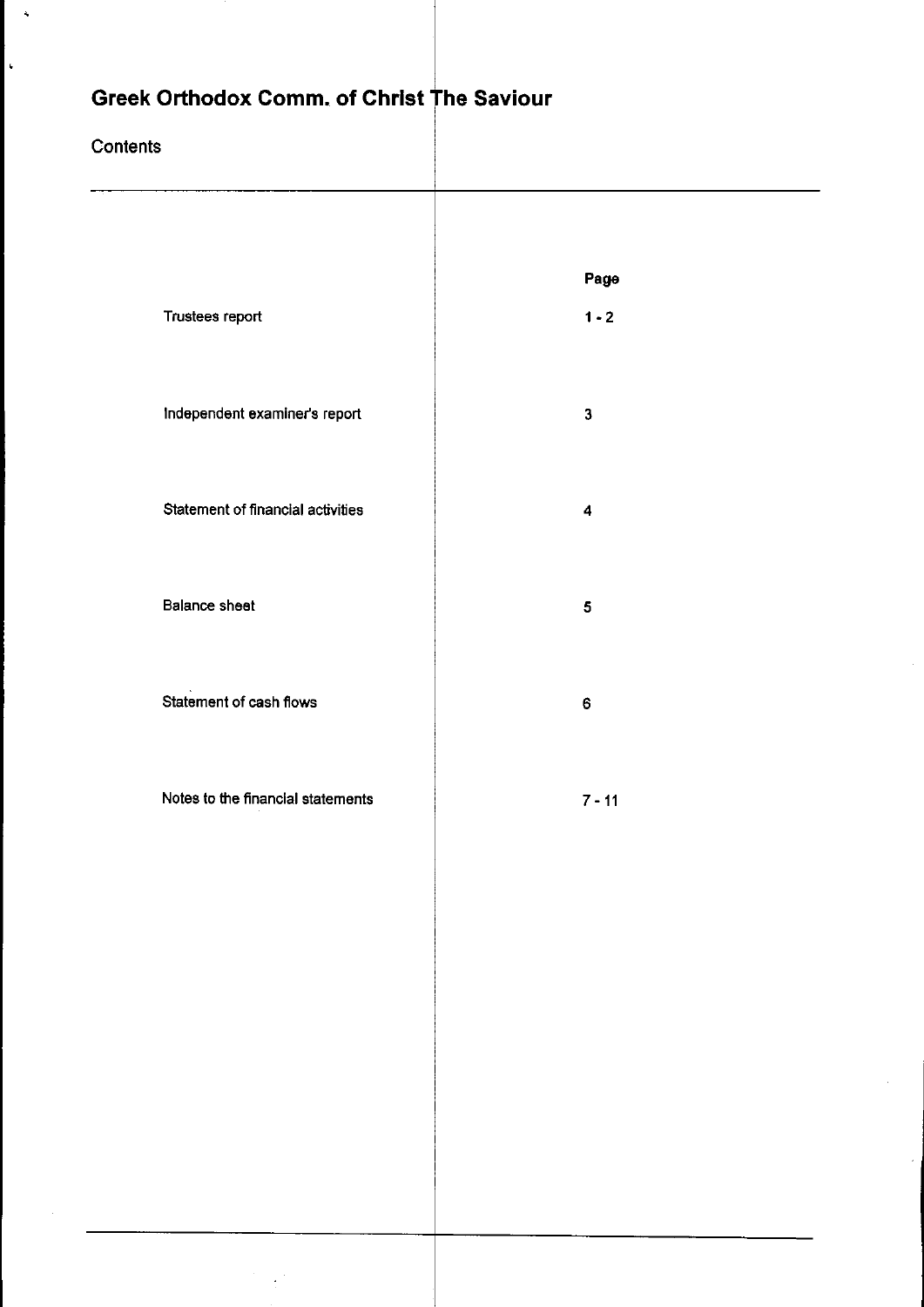Trustees Report

For The Year Ended 31 December 2017

The Trustees present their report and financial statements for the year ended 31 December 2017.

The accounts have been prepared in accordance with the accounting policies set out in note 1 to the account and comply with the Christ the Saviour's trust deed, the Charities Act 2016 and the Statement of Recommended Practice, "Accounting and Reporting <sup>y</sup> Charities', issued in January 2015.

### Objectives and activities

The charity exists to provide a service to the Greek Communit

The main objective is to provide the opportunity for he Greek Community to attend a church service and to maintain some of the traditions of the Orthodox belie

The church is an integral part of the local community offering the general public a place for support and prayers.

The Trustees have paid due regard to guidance issued by the Charity Commission in deciding what activitie the Christ the Saviour should undertake.

### Achievements and performance

The charity has continued to hold a number of successful events during the year and continued to receive substantial donations to ensure the charity has sufficient funding to achieve its objectives

### Financial review

The principal funding sources for the charity are currently by way of donations, events and rental income

The charity has £69,616 cash at bank as at 31 December 2017. The total reserves amount to £410,292 all of which are unrestricted.

It is the policy of the Christ the Saviour that unrestri¢ted funds which have not been designated for a specific use should be maintained at a level equivalent to between three and six month's expenditure. The Trustee considers that reserves at this level will ensure that,|in the event of a significant drop in funding, they will be able to continue the Christ the Saviour's current activities while consideration is given to ways in whicl additional funds may be raised. This level of reserve has been maintained throughout the year.

The Trustees have assessed the major risks to which the Christ the Saviour is exposed, and are satisfied tha systems are in place to mitigate exposure to the major risks

### Structure, governance and management

The Christ the Saviour was established by a charitable trust deed on 29 January 1986.

| The Trustees who served during the year were:  |  |
|------------------------------------------------|--|
| (Resigned 9 March 2018)<br>Mr R M Pazinas      |  |
| Mr K Kokkinos√                                 |  |
| Mr V Vasiliou                                  |  |
| Mr L Silver                                    |  |
| (Resigned 9 March 2018)<br>Mr K Petrou         |  |
| His Eminence Archbishop Gregorios of Thyateria |  |
| and Great Britan                               |  |
| (Appointed 9 March 2018)<br>Mr M Sergiou Lati  |  |

In selecting individuals for appointment as Trustees, the Trustees will have regard for the skills, knowledg and experience needed for the effective administration of the Char<del>it</del>y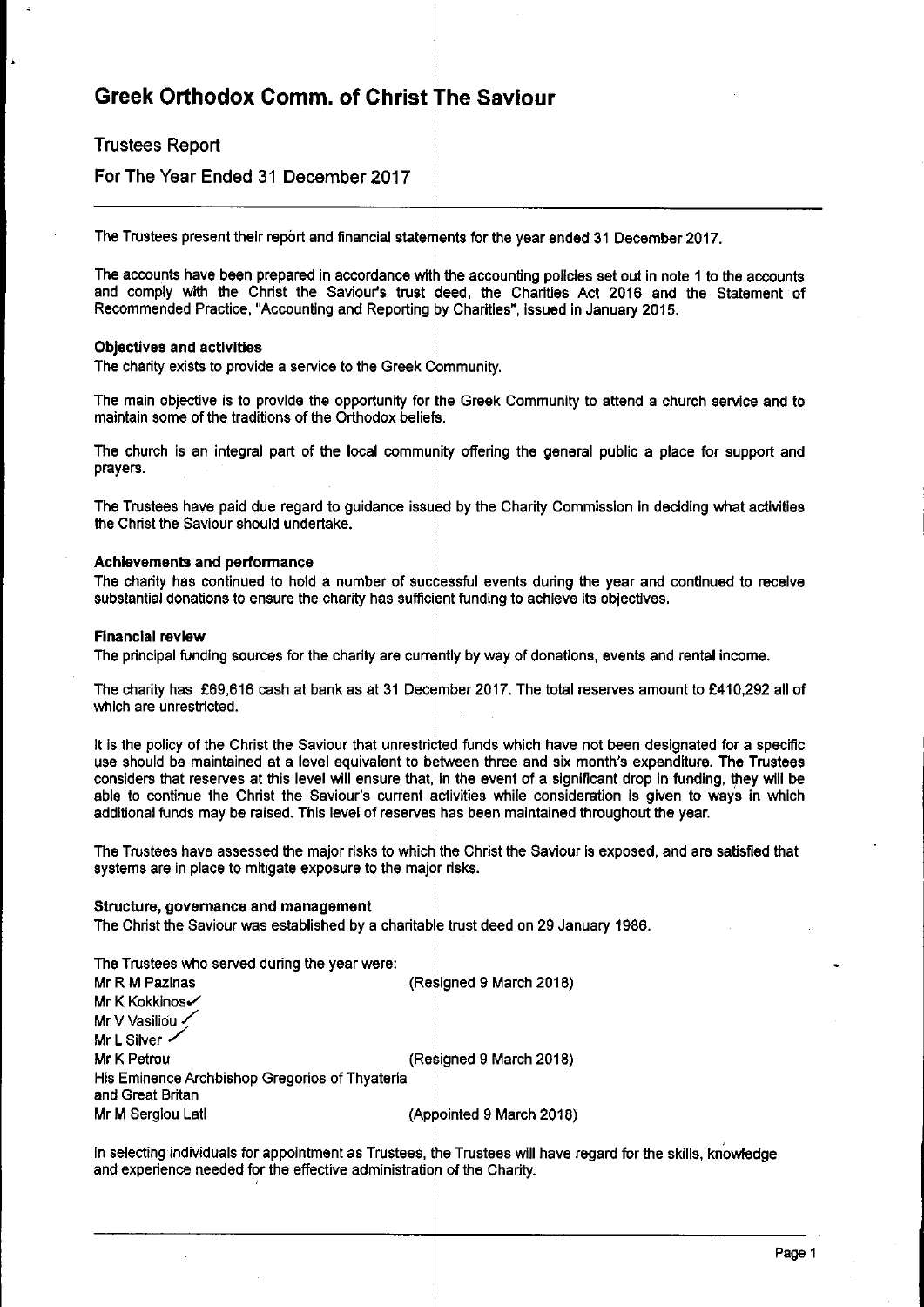Trustees Report (Continued)

For The Year Ended 31 December 2017

The Trustees report was approved by the Board of Trustees  $\;$ 

Waiste -

Mr V Vasiliou Trustee Dated: 19 July 2018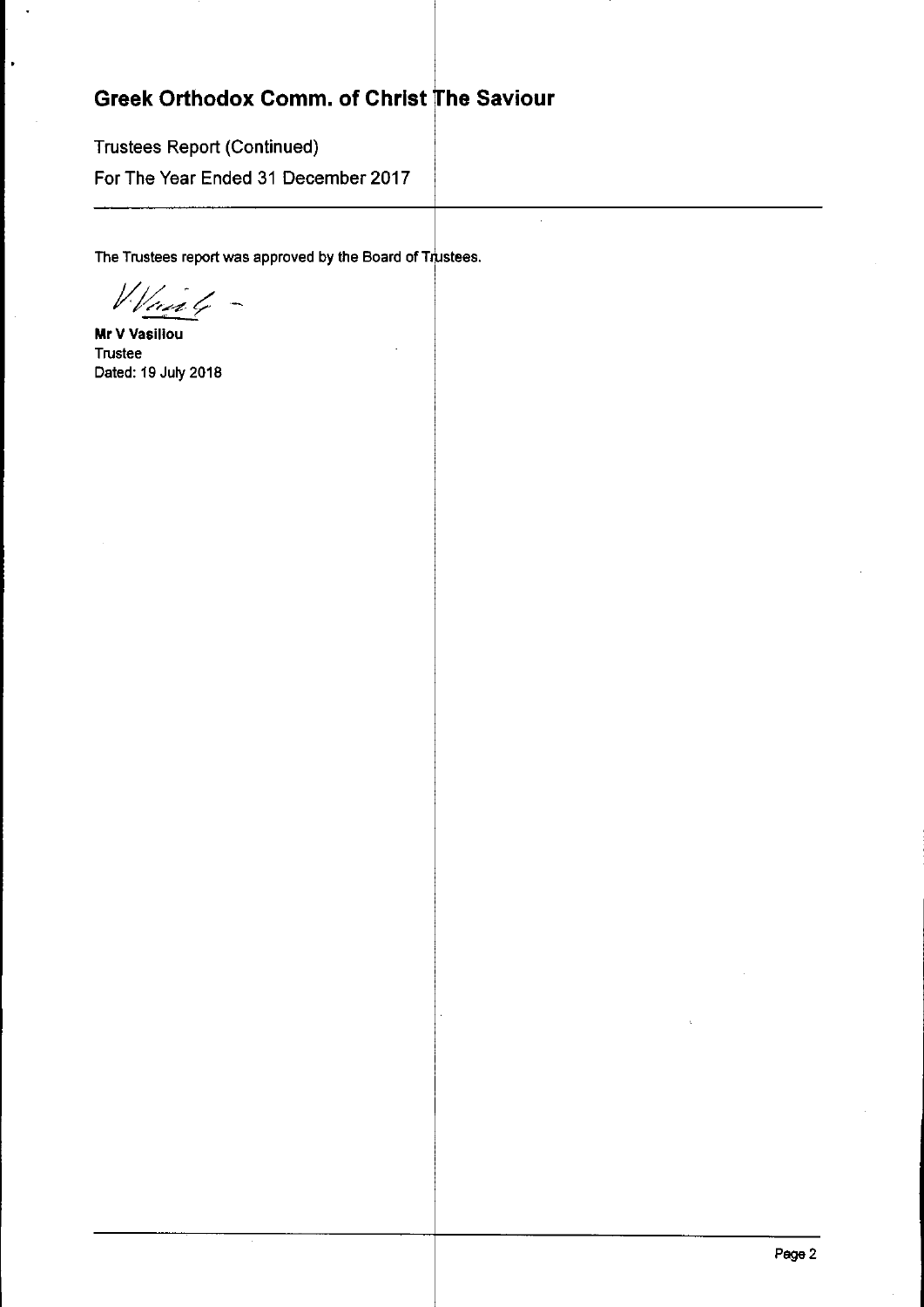## independent Examiner's Report

To The Trustees Of Greek Orthodox Comm¦. of Christ The Saviou

l report on the financial statements of the Christ the Şaviour for the year ended 31 December 2017, which are set out on pages 4 to 11.

## Respective responsibilities of Trustees and examiner

The Christ the Saviour's Trustees are responsible for the preparation of the financial statements. The charity' Trustees consider that an audit is not required for this year under section 144(2) of the Charities Act 2011 (the 2011 Act) and that an independent examination is ne ded.

It is my responsibility to:

(i)  $\qquad$  examine the financial statements under section 145 of the 2011 Act

- (ii) to follow the procedures laid down in the general Directions given by the Charity Commission unde section 145(5)(b) of the 2011 Act; and
- (iii) to state whether particular matters have come to my attentior

### Basis of independent examiner's report

My examination was carried out in accordance with the general Directions given by the Charity Commission An examination includes a review of the accounting records kept by the charity and a comparison of the financial statements presented with those records. It also includes consideration of any unusual items or disclosures in the financial statements, and seeking explanations from you as trustees concerning any such matters. The procedures undertaken do not provide¦ all the evidence that would be required in an audit and consequently no opinion is given as to whether the financial statements present a 'true and fair view' and the report is limited to those matters set out in the next s**t**atement

### Independent examiner's statement

Your attention is drawn to the fact that the charity has prepared financial statements in accordance with Accounting and reporting by Charities preparing their accounts in accordance with the Financial Reportin Standard applicable in the UK and Republic of Ireland (FRS 102) in preference to the Accounting and Reporting by Charities: Statement of Recommended Practice issued on 1 Aprfi 2005 which Is referred to in the extant regulations but has now been withdrawn.

I understand that this has been done in order for the financial statements to provide a true and fair view ir accordance with Generally Accepted Accounting Practice effective for reporting periods beginning on or after 1 January 2015.

In connection with my examination, no other matter except that referred to in the previous paragraph has come to my attention:

- (a) which gives me reasonable cause to believe that in any material respect the requirement
	- (i) to keep accounting records in accordance with section 130 of the 2011 Act; and
	- (ii) to prepare financial statements which a<mark>ccord with the accounting records and comply with t</mark>he accounting requirements of the 2011 Act;
	- have not been met or
- (b) to which, in my opinion, attention should be drawn in order to enable a proper understanding of the financial statements to be reached.

 $LOUCAS$ 

Loucas

Chartered Certified Accountants 71 Befiegrove Road **Welling** Kent DA16 3PG Dated: 18 July 2018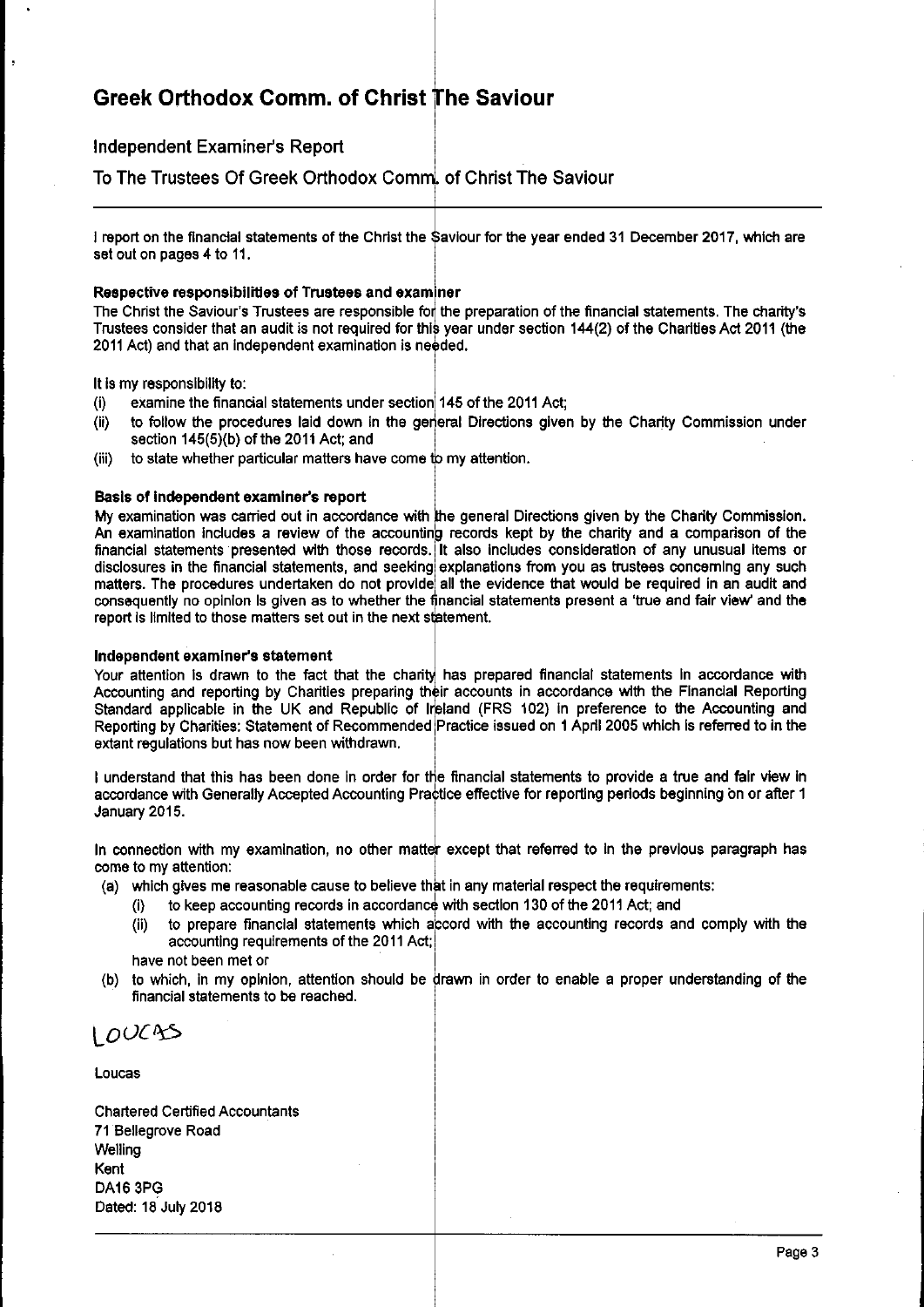## Statement Of Financial Activities Including Income And Expenditure Account

For The Year Ended 31 December 2017

 $\rightarrow$ 

|   | 2017         | 2016<br>£ |
|---|--------------|-----------|
|   |              |           |
| 3 | 39,982       | 40,024    |
| 4 | 8,784        | 7,602     |
| 5 | 12,801       | 10,451    |
|   | 61,567       | 58,077    |
|   |              |           |
| 6 | 6,156        | 6,186     |
| 7 | 326          |           |
|   | 22,056       | 38,131    |
|   | 28,538       | 44,317    |
|   |              |           |
|   | 33,029       | 13,760    |
|   | 377,263      | 363,503   |
|   | 410,292      | 377,263   |
|   | <b>Notes</b> | £         |

The statement of financial activities includes all gains and losses recognised in the year.

All income and expenditure derive from continuing activities.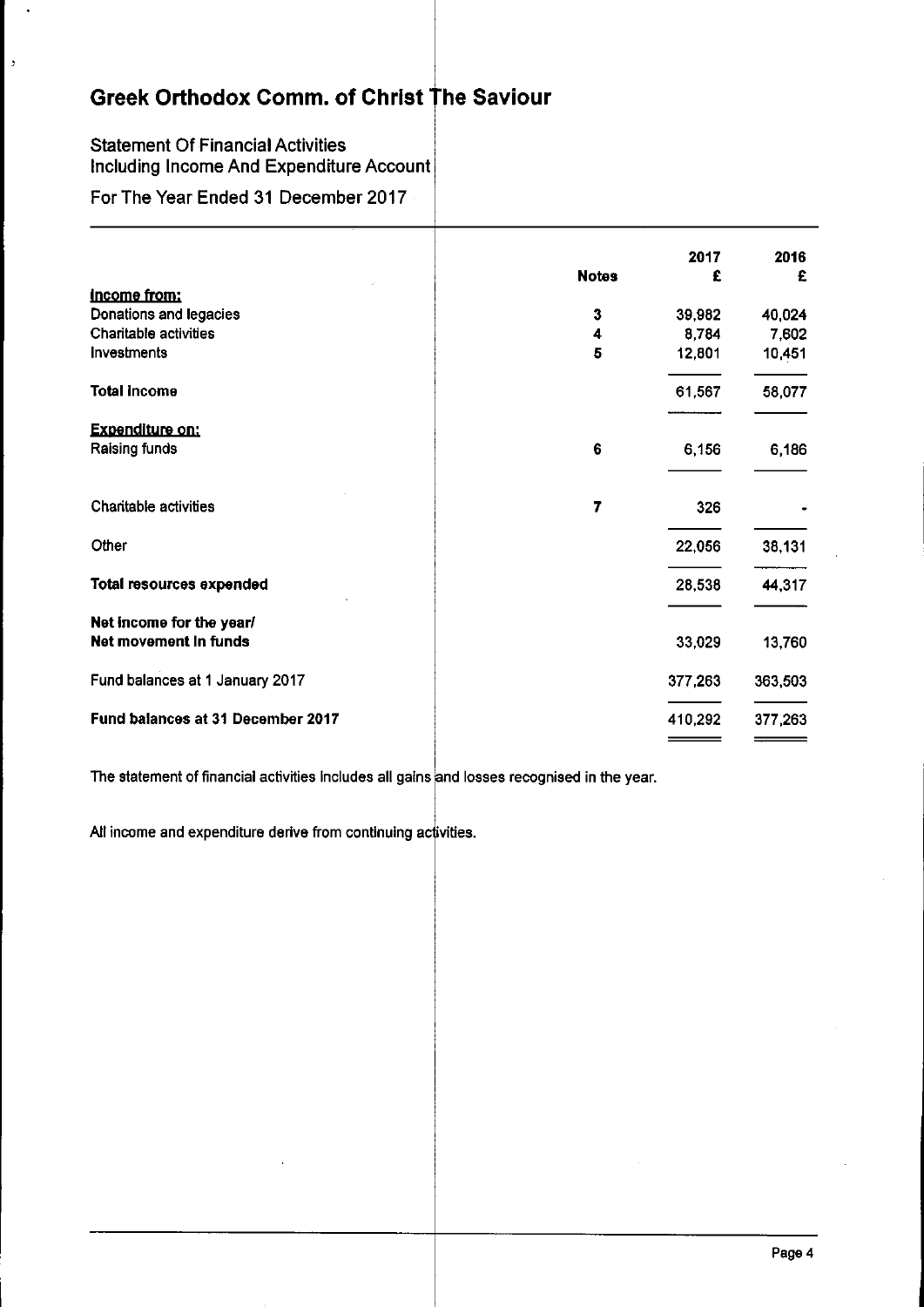## Balance Sheet

 $\overline{a}$ 

## As At 31 December 2017

|                                              |              | 2017     |         | 2016   |         |
|----------------------------------------------|--------------|----------|---------|--------|---------|
|                                              | <b>Notes</b> | £        | £       | £      | £       |
| <b>Fixed assets</b>                          |              |          |         |        |         |
| Tangible assets<br>c.                        | 10           |          | 340,492 |        | 336,006 |
| <b>Current assets</b>                        |              |          |         |        |         |
| <b>Debtors</b>                               | 12           | 529      |         | 917    |         |
| Cash at bank and in hand                     |              | 70,417   |         | 41,130 |         |
|                                              |              | 70,946   |         | 42,047 |         |
| Creditors: amounts falling due within        |              |          |         |        |         |
| one year                                     | 13           | (1, 146) |         | (790)  |         |
| Net current assets                           |              |          | 69,800  |        | 41,257  |
| <b>Total assets less current liabilities</b> |              |          | 410,292 |        | 377,263 |
|                                              |              |          |         |        |         |
| Income funds                                 |              |          |         |        |         |
| Unrestricted funds                           |              |          | 410,292 |        | 377,263 |
|                                              |              |          | 410,292 |        | 377,263 |
|                                              |              |          |         |        |         |
|                                              |              |          |         |        |         |

The financial statements were approved by the Trustees on 19 July 2018

 $\nu_{\ell}$ 

Mr V Vasiliou Trustee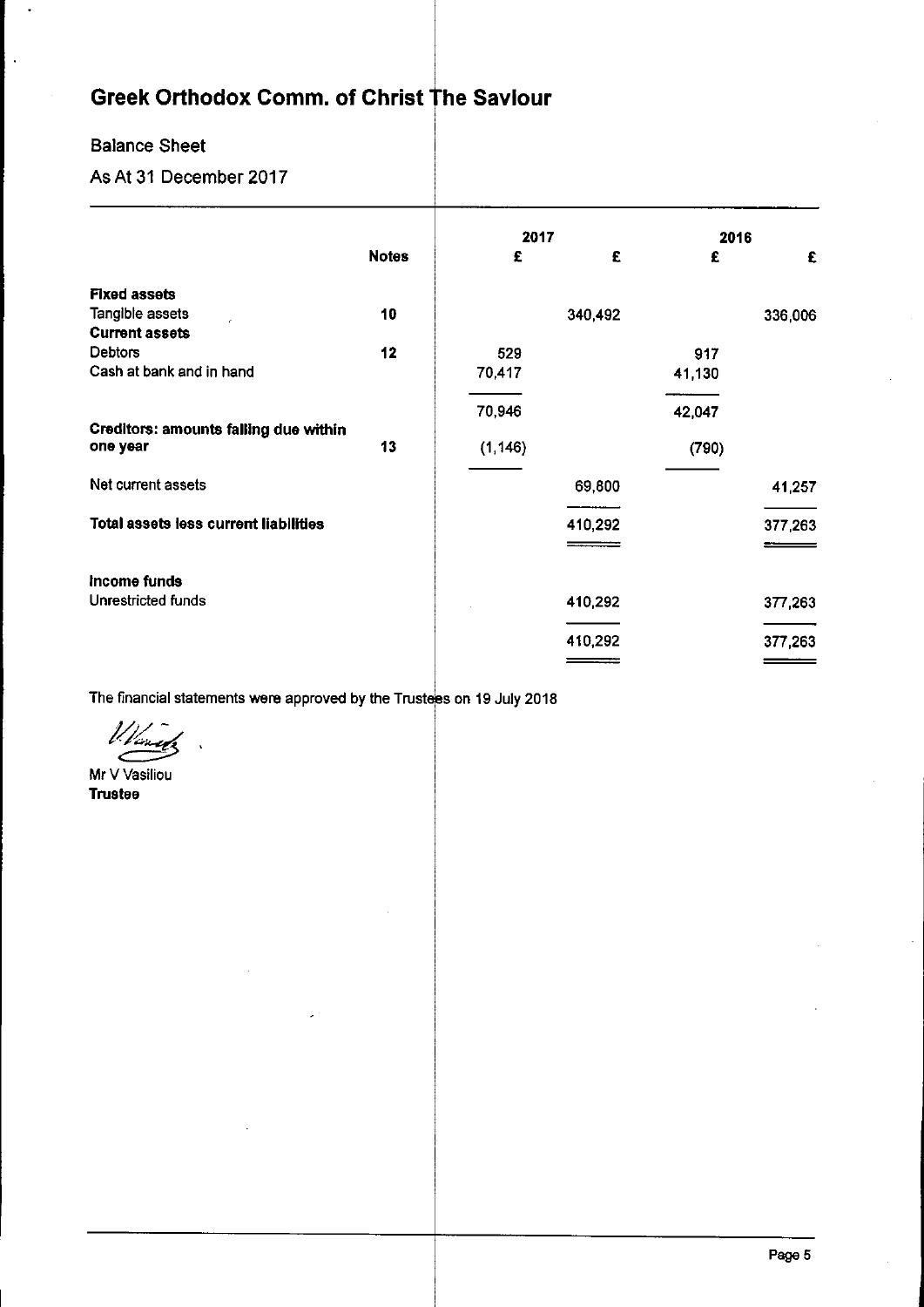$\ddot{\phantom{a}}$ 

## Statement Of Cash Flows

 $\ddot{\epsilon}$ 

 $\bar{\gamma}$ 

## For The Year Ended 31 December 2017

|                                                | 2017    |        | 2016   |        |
|------------------------------------------------|---------|--------|--------|--------|
| <b>Notes</b>                                   | £       | £      | £      | £      |
| Cash flows from operating activities           |         |        |        |        |
| Cash generated from operations                 |         | 21,298 |        | 2,429  |
| Investing activities                           |         |        |        |        |
| Purchase of tangible fixed assets              | (4,812) |        |        |        |
| Interest received                              | 12,801  |        | 10,451 |        |
|                                                |         |        |        |        |
| Net cash generated from investing              |         |        |        |        |
| activities                                     |         | 7,989  |        | 10,451 |
|                                                |         |        |        |        |
| Net cash used in financing activities          |         |        |        |        |
|                                                |         |        |        |        |
| Net increase in cash and cash equivalents      |         |        |        |        |
|                                                |         | 29,287 |        | 12,880 |
| Cash and cash equivalents at beginning of year |         | 41,130 |        | 28,250 |
|                                                |         |        |        |        |
| Cash and cash equivalents at end of year       |         | 70,417 |        | 41,130 |
|                                                |         |        |        |        |
|                                                |         |        |        |        |

 $\mathbf{r}$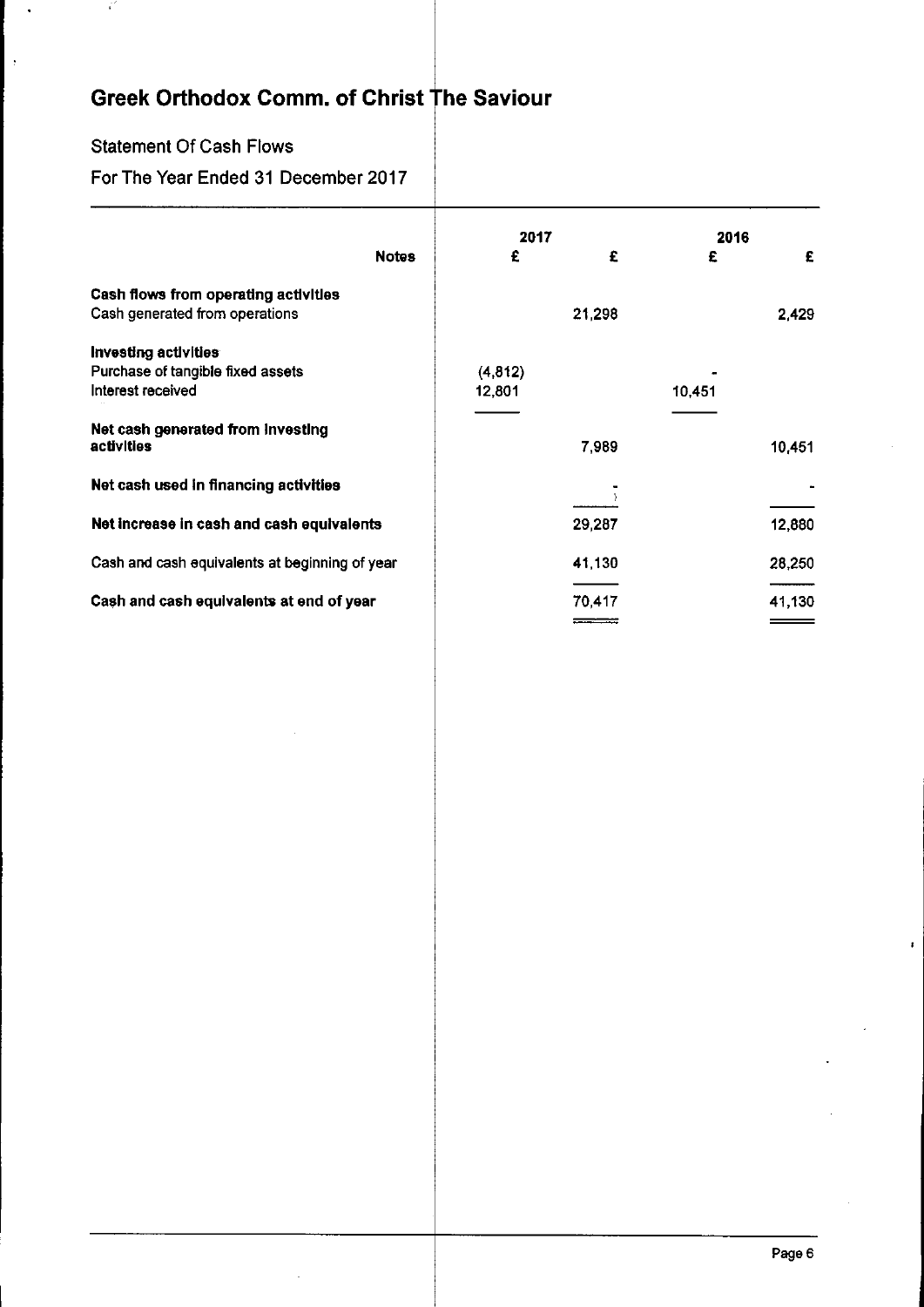## Notes To The Financial Statements

For The Year Ended 31 December 2017

#### 1 Accounting policies

### 1.1 Accounting convention

The financial statements have been prepared in accordance with the Christ the Saviour's [governing] document], the Charities Act 2011 and †Accounting and Reporting by Charities: Statement of Recommended Practice applicable to charities preparing their accounts in accordance with the Financia Reporting Standard applicable in the UK and Republic of Ireland (FRS 102)\* (as amended for accountin periods commencing from 1 January 2016). The Christ the Saviour is a Public Benefit Entity as defined by FRS 102.

The financial statements have departed from the Charities (Accounts and Reports) Regulations 2008 only to the extent required to provide a true and fair view. This departure has involved following the Statemer of Recommended Practice for charities apply ng FRS 102 rather than the version of the Statement of Recommended Practice which is referred to in the Regulations but which has since been withdraw

The financial statements are prepared in sterling, which is the functional currency of the Christ the Saviour, Monetary amounts in these financial statements are rounded to the nearest £.

The financial statements have been prepared under the historical cost convention, modified to include the revaluation of freehold properties and to include investment properties and certain financial instruments at fair value. The principal accounting policies adopted are set out below.

### 1.2 Going concern

At the time of approving the financial statements, the Trustees have a reasonable expectation that the Christ the Saviour has adequate resources to continue in operational existence for the foreseeable future Thus the Trustees continue to adopt the going concern basis of accounting in preparing the financia statements.

## Charitable funds

Unrestricted funds are available for use at the discretion of the Trustees in furtherance of their charitabl objectives unless the funds have been designa ed for other purposes.

Restricted funds are subject to specific conditions by donors as to how they may be used. The purposes and uses of the restricted funds are set out in the notes to the financial statements.

Endowment funds are subject to specific conditions by donors that the capital must be maintained by the Christ the Saviour.

### 1.4 Incoming resources

Income is recognised when the Christ the Saviour is legally entitled to it after any performance condition have been met, the amounts can be measured∣reliably, and it is probable that income will be received

Cash donations are recognised on receipt. Other donations are recognised once the Christ the Saviour has been notified of the donation, unless performance conditions require deferral of the amount. Income tax recoverable in relation to donations received under Gift Aid or deeds of covenant is recognised at the time of the donation.

Legacies are recognised on receipt or otherwise if the Christ the Saviour has been notified of an impending distribution, the amount is known, and receipt is expected. If the amount is not known, the legacy is treated as a contingent asset.

Turnover is measured at the fair value of the consideration received or receivable and represents amounts receivable for goods and services provided in the normal course of business, net of discounts, VAT and other sales related taxes.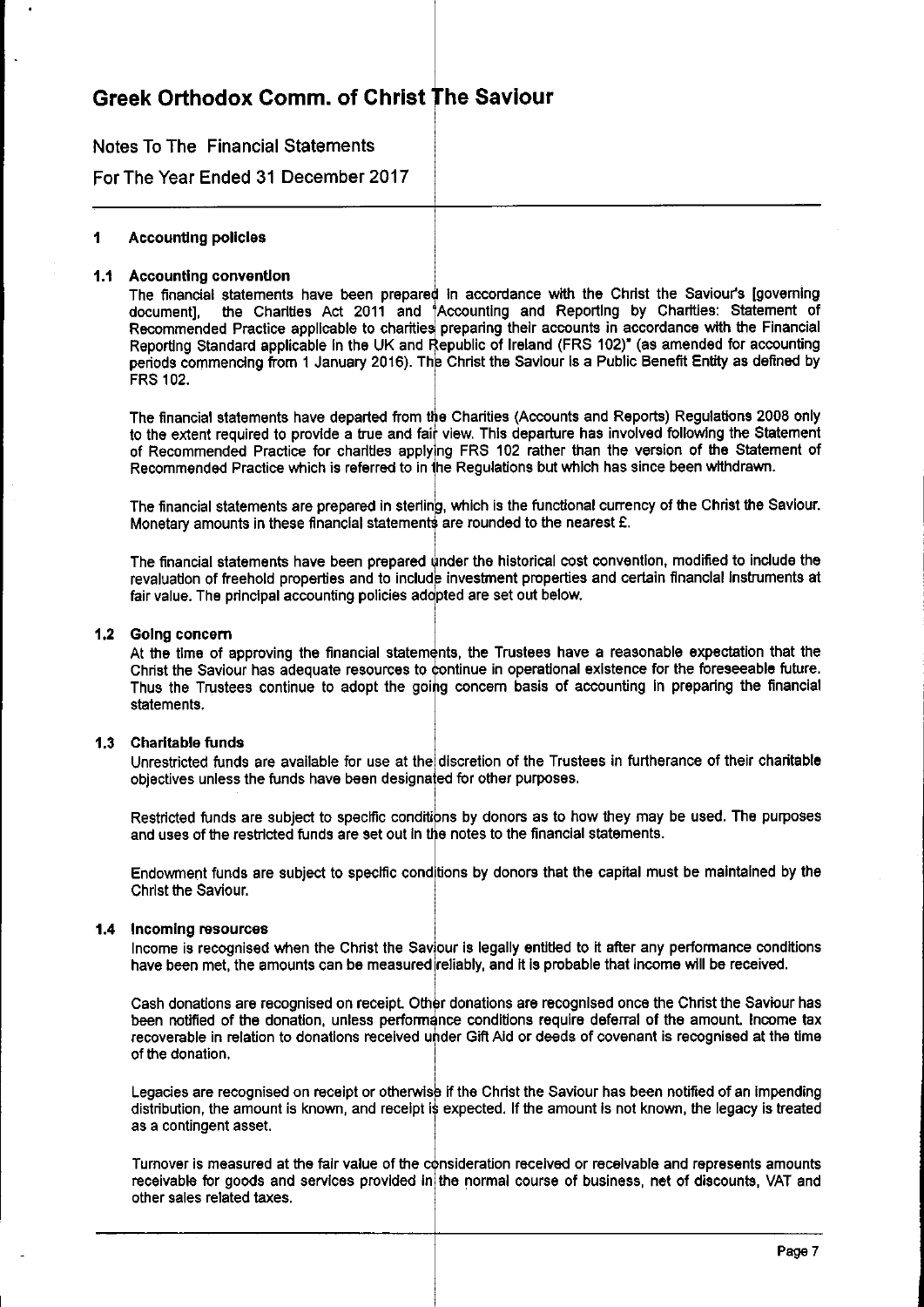Notes To The Financial Statements (Conti ued)

For The Year Ended 31 December 2017

#### 1 Accounting policies (Continued)

## 1.5 Tangible fixed assets

Tangible fixed assets are initially measured at dost and subsequently measured at cost or valuation, net of depreciation and any Impairment losses.

Depreciation is recognised so as to write off the cost or valuation of assets less their residual values over their useful lives on the following bases:

| Land and buildings  | Nil                  |
|---------------------|----------------------|
| Plant and machinery | 25% reducing balance |

The gain or loss arising on the disposal of an asset is determined as the difference between the sale proceeds and the carrying value of the asset, and is recognised in net income/(expenditure) for the year

## 1.6 Impairment of fixed assets

At each reporting end date, the Christ the Saviour reviews the carrying amounts of its tangible assets to determine whether there is any indication that **t**hose assets have suffered an impairment loss. If any suc**l** indication exists, the recoverable amount of the asset is estimated in order to determine the extent of the Impairment loss (if any).

Intangible assets with indefinite useful lives and intangible assets not yet available for use are tested for impairment annually, and whenever there is an indication that the asset may be impaired

### 1.7 Cash and cash equivalents

Cash and cash equivalents include cash in hand, deposits held at call with banks, other short-term llqui investments with original maturities of three months or less, and bank overdrafts. Bank overdrafts are shown within borrowings in current liabilities.

## 1.8 Financial Instruments

The Christ the Saviour has elected to apply the provisions of Section 11 'Basic Financial Instruments' and Section 12 'Other Financial Instruments Issues' of FRS 102 to all of its financial instrument

Financial instruments are recognised in the Christ the Saviour's balance sheet when the Christ the Saviou becomes party to the contractual provisions of the instrumer

Financial assets and liabilities are offset, with the net amounts presented in the financial statements, whel there is a legally enforceable right to set off the recognised amounts and there is an intention to settle on a net basis or to realise the asset and settle the liability simultaneous

### **Basic financial assets**

Basic financial assets, which include debtors and cash and bank balances, are initially measured at transaction price including transaction costs and are subsequently carried at amortised cost using the effective Interest method unless the arrangement constitutes a financing transaction, where the transactic is measured at the present value of the future receipts discounted at a market rate of interest. Financia assets classified as receivable within one year are not amortised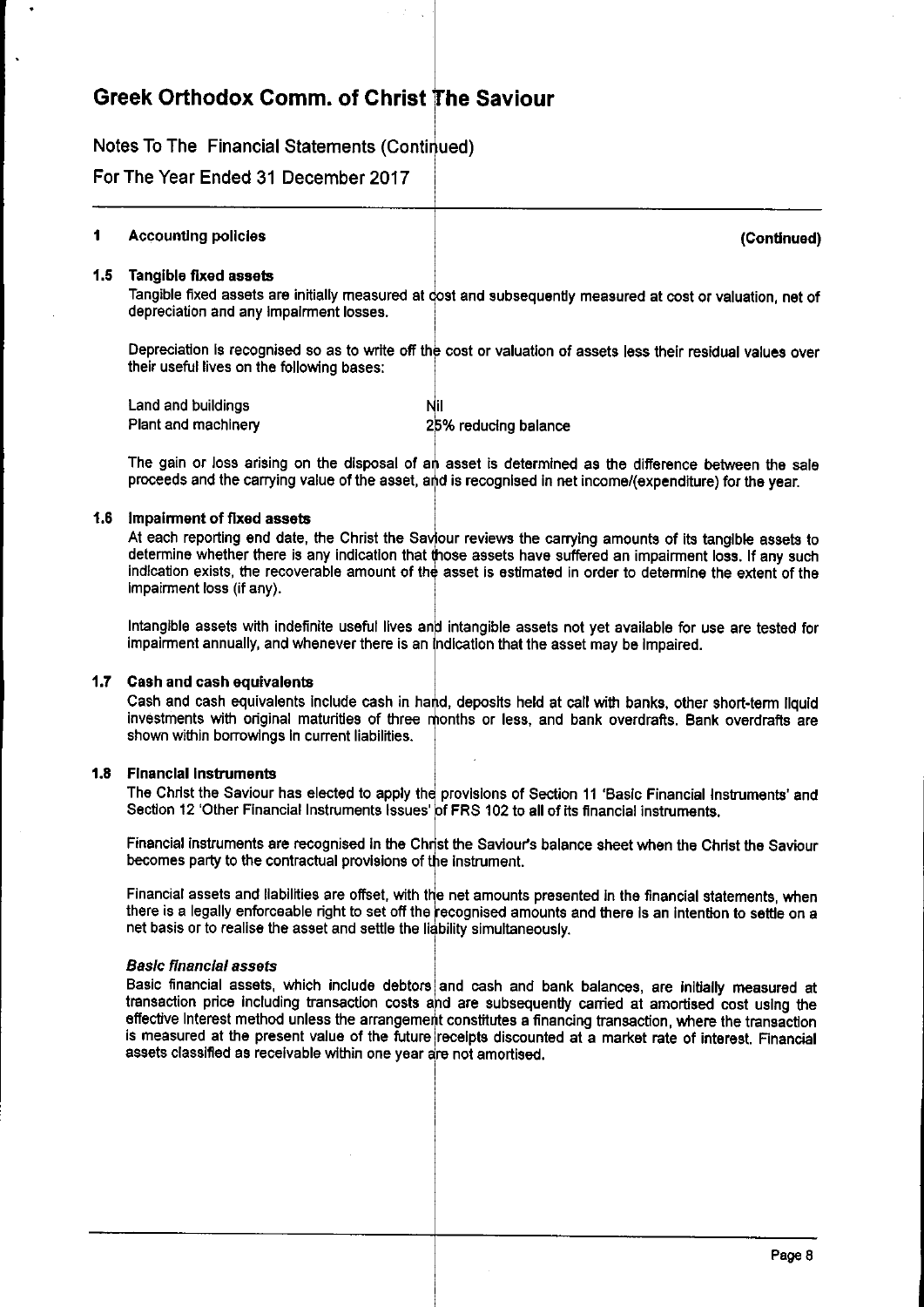Notes To The Financial Statements (Conti ued)

For The Year Ended 31 December 2017

## 1 Accounting policies (Continued)

## **Basic financial liabilities**

Basic financial liabilities, including creditors and bank loans are initially recognised at transaction price unless the arrangement constitutes a financing $\vert$ transaction, where the debt instrument is measured at the present value of the future payments discounted at a market rate of interest. Financial liabilities classifie as payable within one year are not amortised.

Debt instruments are subsequently carried at amortised cost, using the effective interest rate method.

Trade creditors are obligations to pay for goods or services that have been acquired in the ordinary course of operations from suppliers. Amounts payable are classified as current liabilities if payment is due withi one year or less. If not, they are presented as non-current liabilities. Trade creditors are recognised initiall at transaction price and subsequently measured at amortised cost using the effective interest method

## Derecognition of financial liabilities

Financial liabilities are derecognised when the Christ the Saviour's contractual obligations expire or are discharged or cancelled.

## 2 Critical accounting estimates and judgements

In the application of the Christ the Saviour's accounting policies, the Trustees are required to make judgements, estimates and assumptions about the carrying amount of assets and liabilities that are not readily apparent from other sources. The estimates and associated assumptions are based on historica experience and other factors that are considered to be relevant. Actual results may differ from these estimates.

The estimates and underlying assumptions are reviewed on an ongoing basis. Revisions to accountin estimates are recognised in the period in which the estimate is revised where the revision affects only tha period, or in the period of the revision and future periods where the revision affects both current and futur periods.

### 3 Donations and legacies

|   |                                    | 2017      | 2016      |
|---|------------------------------------|-----------|-----------|
|   |                                    | £         | £         |
|   | Donations and gifts                | 39,982    | 40,024    |
| 4 | Charitable activities              |           |           |
|   |                                    | 2017<br>£ | 2016<br>£ |
|   | Sales within charitable activities | 8,784     | 7,602     |
|   |                                    |           |           |
|   |                                    |           |           |
|   |                                    |           |           |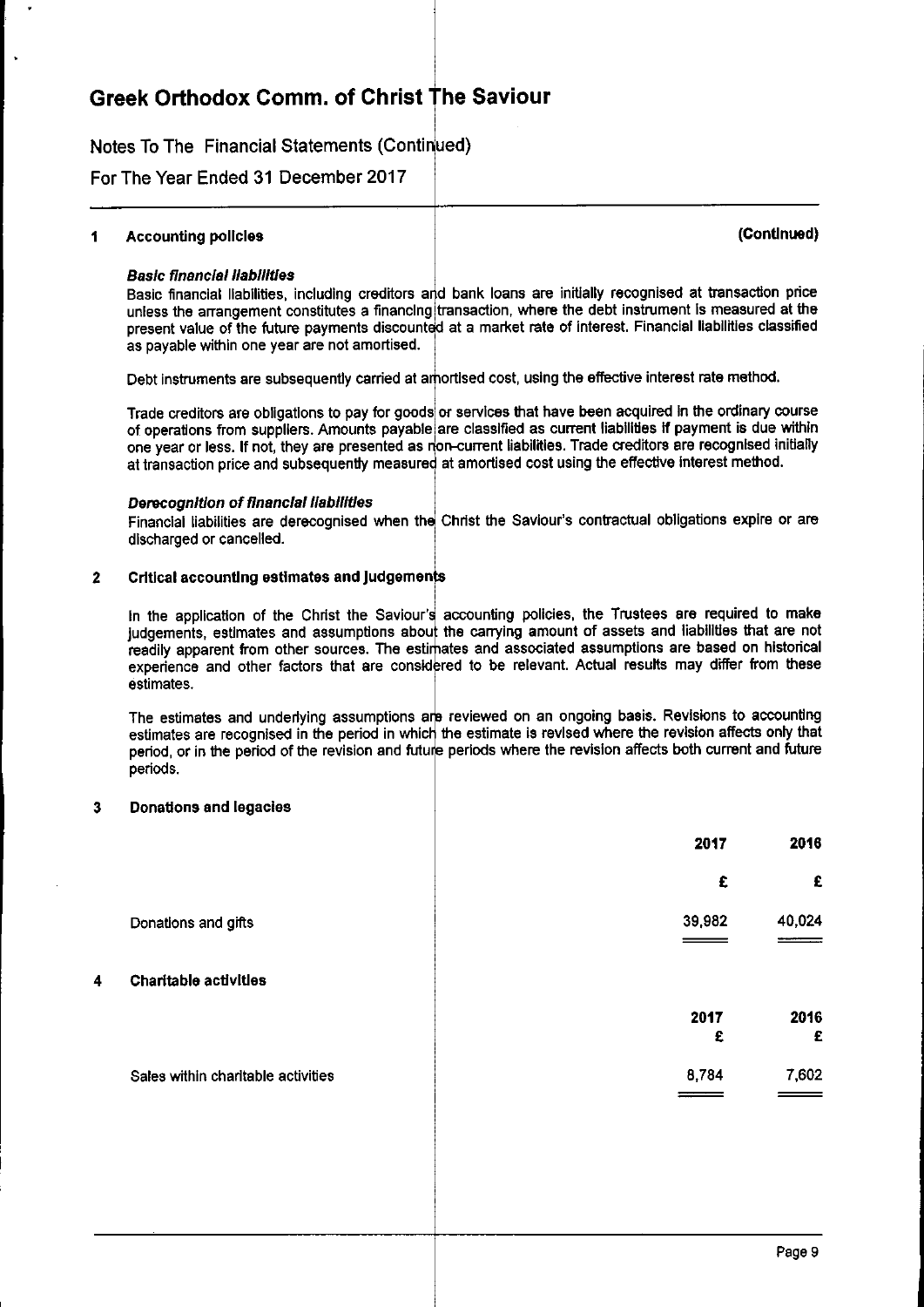# Notes To The Financial Statements (Continued)

For The Year Ended 31 December 2017

 $\ddot{\phantom{a}}$ 

| 5              | Investments                                                                                                                              |                              |                       |
|----------------|------------------------------------------------------------------------------------------------------------------------------------------|------------------------------|-----------------------|
|                |                                                                                                                                          | 2017                         | 2016                  |
|                |                                                                                                                                          | £                            | £                     |
|                | Rental income<br>Interest receivable                                                                                                     | 12,800<br>1                  | 10,450<br>1.          |
|                |                                                                                                                                          | 12,801<br>$\hspace{1.5cm} =$ | 10,451                |
| 6              | <b>Ralsing funds</b>                                                                                                                     |                              |                       |
|                |                                                                                                                                          | 2017                         | 2016                  |
|                |                                                                                                                                          | £                            | £                     |
|                | Fundraising and publicity<br>Other fundraising costs                                                                                     | 6,156                        | 6,186                 |
|                |                                                                                                                                          | 6,156                        | 6,186                 |
| $\overline{r}$ | <b>Charitable activities</b>                                                                                                             |                              |                       |
|                |                                                                                                                                          | 2017<br>£                    | 2016<br>£             |
|                | Depreciation and impairment                                                                                                              | 326                          |                       |
| 8              | <b>Trustees</b>                                                                                                                          |                              |                       |
|                | Reverend Michale Pazinas, a trustee, received a salary of £16,200 (2016 £16,200) during the year for<br>services rendered to the church. |                              |                       |
| $\pmb{9}$      | <b>Employees</b>                                                                                                                         |                              |                       |
|                | Number of employees<br>The average monthly number employees during the year was:                                                         |                              |                       |
|                |                                                                                                                                          | 2017<br><b>Number</b>        | 2016<br><b>Number</b> |
|                |                                                                                                                                          | 1                            | 1                     |
|                |                                                                                                                                          |                              |                       |
|                |                                                                                                                                          |                              |                       |
|                |                                                                                                                                          |                              |                       |